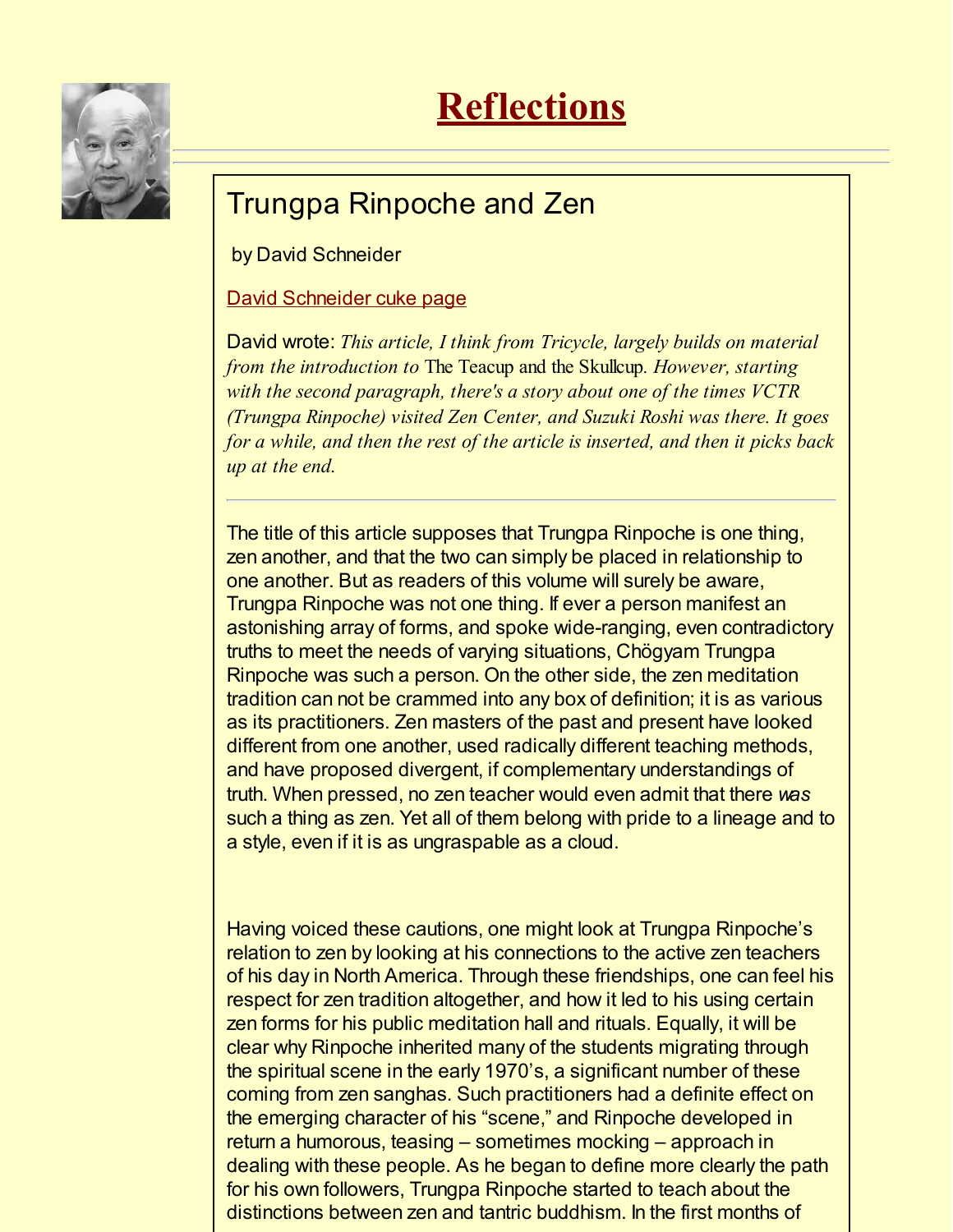1974 he delivered two seminars on the topic Tantra and Zen.

\*\*\*\*\*\*\*\*\*\*\*\*\*\*\*

In the Spring of 1971, Trungpa Rinpoche paid a visit to the San Francisco Zen Center, to deliver an evening talk. The lecture was moved from the Buddha Hall, where such discourse usually took place, to the dining room, to accommodate the large audience expected. I was practicing as a Guest Student at the time, and we were told simply that the evening schedule would be replaced by a talk from "Trungpa."

This was thrilling news, because as far as I could see, there were two really penetrating teachers of meditation available to a young seeker at the time: Suzuki Roshi and Trungpa Rinpoche. There were others around, of course, but some didn't speak English, others didn't have books out yet, and still others were just beginning their careers. The day before his visit in fact, a few of us bunking in the Men's Dorm had huddled around a cassette recorder, listening to a talk from Trungpa Rinpoche. I'd been surprised to hear the pitch of his voice as he taught, "We shouldn't say 'Things aren't as bad as they seem.' Things are as bad as they seem!"

Following afternoon zazen and dinner, we worked to arrange the dining room into a lecture hall. Seats for the teachers were placed in front – a wingback chair for Suzuki Roshi, and a small sofa for Trungpa Rinpoche. Mats went down on the floor in front of these, for those who wanted to sit close and low. Rows of chairs filled the central part of the large airy room, and dining tables lined the perimeter. Because I'd been called on to move furniture – that is what Guest Students did in addition to sitting: we worked – I secured a good seat down in front. By the time the talk started, something after 8pm, every seat was filled, and people were sitting, even standing on the tables around the edges of the room.

A commotion arose near the door, and we turned to watch Trungpa Rinpoche enter. He lurched forward, limping heavily, and grinning broadly, followed by a group of his students. He took a seat on the sofa and surveyed the crowd. A drink of some sort was poured for him and set on a side table. An ashtray was set out. Suzuki Roshi seated himself in the wingback chair, folded his legs under him, arranged his robes, put his hands into the meditation mudra, and sat there in what looked like perfect zazen posture.

Someone began the chants traditionally done before a lecture; Suzuki Roshi and the zen students all put their palms together and vertical (elbows out, middle fingers the height of their noses) and intoned vigorously. Trungpa Rinpoche sat with hands almost together, his body weaving in circular motions during the chant. He looked drunk. There was no other way to describe it. We had heard that Rinpoche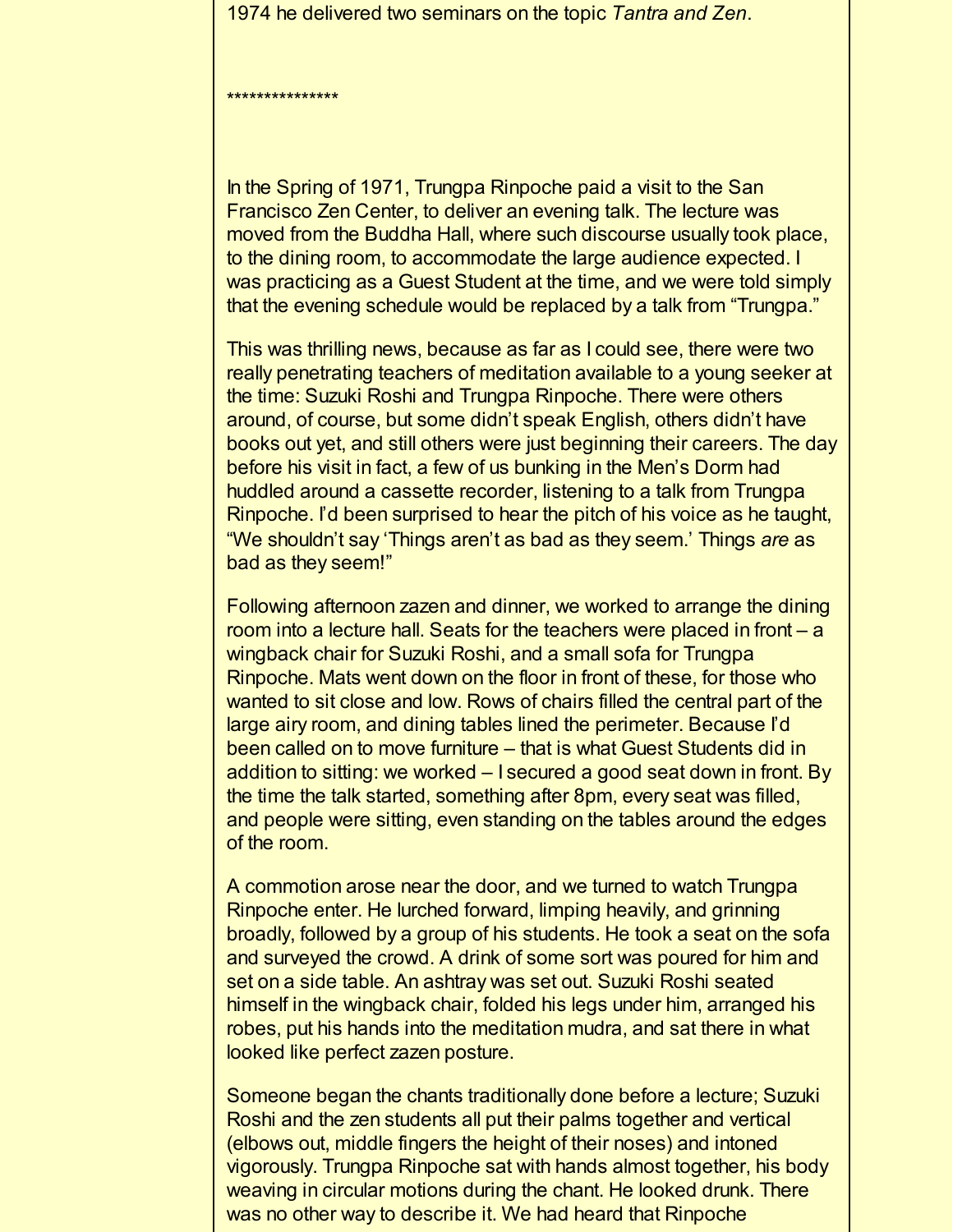sometimes, though not always, gave teachings after having consumed goodly quantities of alcohol.

He was in fact, drunk this time. At least in the quiet room where speakers waited before giving their talks, he'd greeted Suzuki Roshi a few moments earlier, with the words "Hi Roshi! I'm drunk!" The two teachers were close friends by this point, but this pre-talk meeting was apparently a short one, ending when Trungpa Rinpoche, fairly dismissed Roshi saying,"You can go now, Roshi. I'll be in in a moment."

Now Trungpa Rinpoche sat on the couch, looking at the audience, who, astonished, looked back at him. They also looked at Suzuki Roshi a few feet away from him. Trungpa Rinpoche sat there a long time. Finally he said, "Dopa way." At least this is what I heard, and I racked my brain for what it could mean. We were not long past the psychedelic era, and hippies galore were in the room; perhaps he was addressing them? No! it finally dawned on me - he'd said "The open way." But in thinking this through, I'd missed the next several sentences he'd said.

In any case, the talk seemed short, and very different from the zen talks I'd heard from Suzuki Roshi. Those talks struck me to be crystal clear, even if the words didn't always track in grammatical English. Roshi's meaning, conveyed also with hand and facial gesture, got through. But now I was having trouble understanding Trungpa Rinpoche's inflected English, and there were pauses and new starts… it seemed halting. At one point he crossed his legs, pulling a foot up onto his knee, but it slipped off again. His students whispered to one another.

The atmosphere in the room became increasingly electric. Something was happening, but no one – at least no one in the audience – was quite sure what. It was very provocative to see two enlightened masters – and there was little question for anyone present that both were enlightened – to be manifesting in such extremely different ways: Suzuki Roshi, still, proper, arranged, looking for all the world like a statue; and Trungpa Rinpoche, weaving, drinking, somewhat lounged on the sofa, and now lighting a cigarette! This performance distracted as well from the words of his talk. Shortly after, the talk stopped in any case, and he called for questions.

With the first question, an extraordinary transformation took place. Trungpa Rinpoche sat up, slightly forward, and energy seemed to flow into him. One had the feeling of seeing an image come from hazy into sharp, clear focus. I recall my impression that his body had become a sword or spear. He answered question after question brilliantly and with humor, often skewering the questioners with their own arrogance. One fellow called out from his perch on a table at the back of the room:

"Hey, it's said that you drink alcohol. You do, don't you?"

Rinpoche picked up his glass, and drank, and looked at the fellow, and nodded yes.

"And you smoke cigarettes too, don't you?"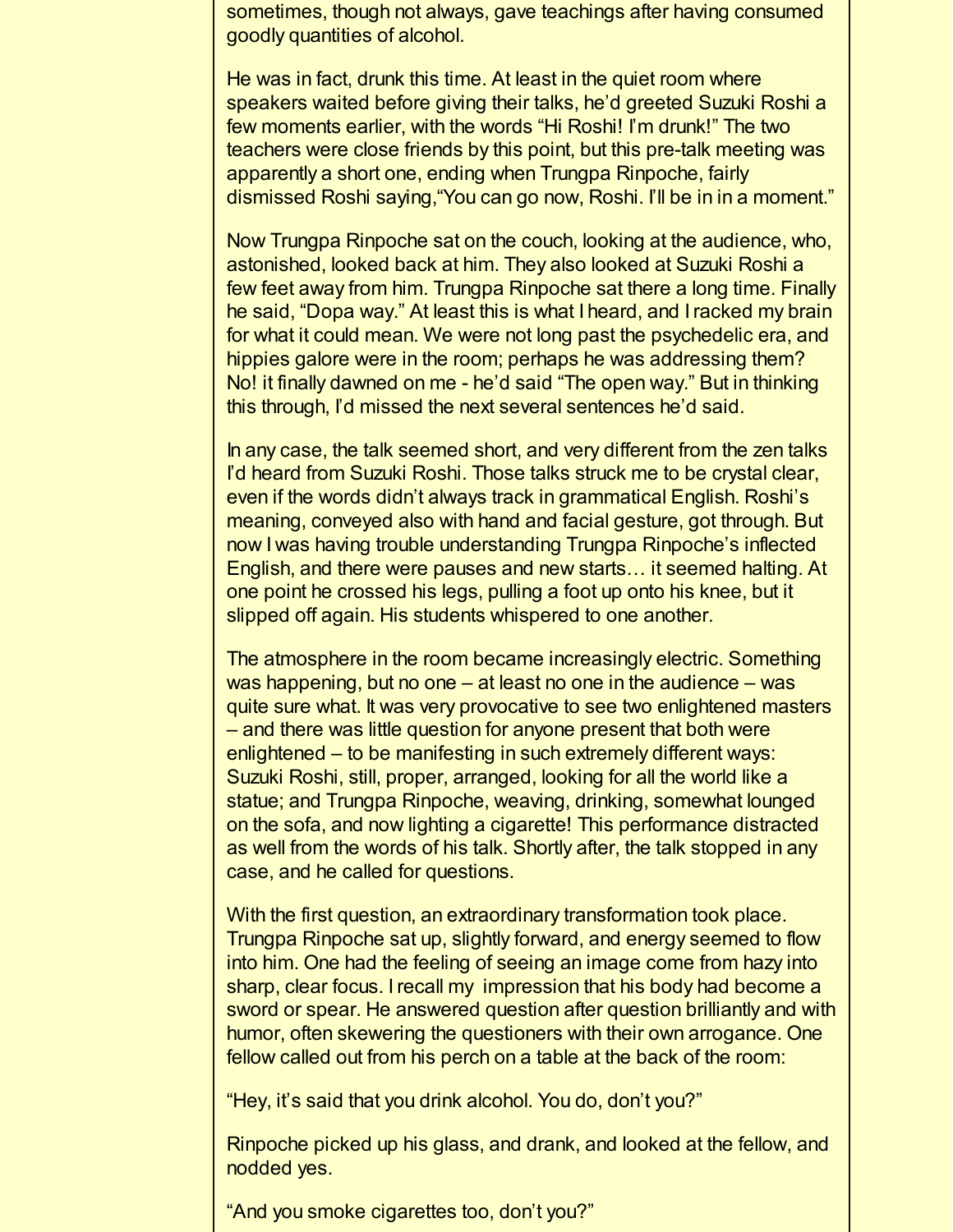Rinpoche took a puff, and said, "Sure," and smiled.

"Well, you know that it's no good for you, don't you? It's no good for your health."

Rinpoche said nothing but kept looking at the fellow, all the way across the room.

"Well, I do something that's good for my health."

"Mmmm hmmmm…"

"I do kundalini yoga!"

This last phrase came out with great pride, as if simply by associating himself with the practice, the young man had earned a credential.

Trungpa Rinpoche looked at him a while, standing there on the table, and asked, slowly, with a smile, "You…do… kundalini… yoga…?"

"I do."

Trungpa Rinpoche began to chuckle, first quietly to himself, and then with more and more energy, breaking at last to a real laugh. As his laughter built, the audience joined it, and soon the whole room was howling. The questioner looked around in bewilderment and finally sat down, visibly deflated. As the laughter calmed down, Rinpoche took another sip, and looked out over the rim of his glass for the next questioner, the next challenger. I put up my hand…

\*\*\*\*\*\*\*\*\*\*\*\*\*

Of the many zen teachers that Trungpa Rinpoche would meet during his 17 years in North America, the first and most significant encounter was with Suzuki Roshi, founding abbot of the San Francisco Zen Center. By 1970, Suzuki Roshi had been practicing in North America for a dozen years, working intensively with the American students who'd joined his sitting practice, and the community that had grown up around him. With the purchase in the late 1960's of Tassajara, a monastery deep in the mountains of Los Padres National Forest and the publication of Suzuki's first book, Zen Mind Beginner's Mind in 1970, the population of Zen Center had begun to grow rapidly. Roshi often discussed the challenge of presenting traditional zen Buddhist dharma in a cultural vacuum, to American students who fit no category that he, a Japanese teacher, was familiar with. He struggled with this, and his struggle gave rise to innovative, powerful teachings and a vigorous community.

Suzuki Roshi, his wife Suzuki Sensei (mostly known simply as Okusan,) Trungpa Rinpoche and his wife Diana Mukpo, were all introduced in May of 1970 by Rinpoche's publisher, Sam Bercholz. During a visit to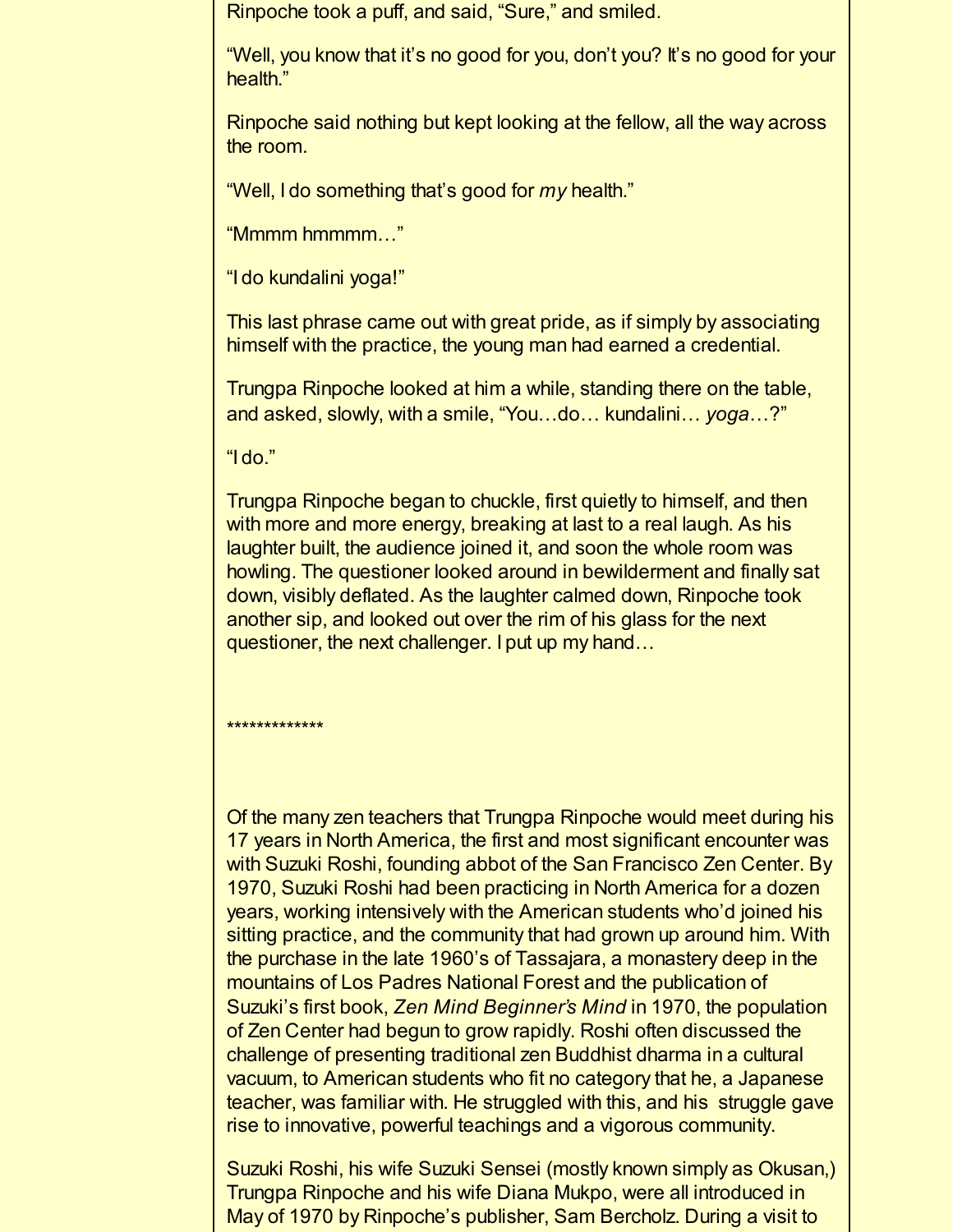Zen Center, an immediate affinity – what everyone who saw it called a "heart connection" – sprang up between the two teachers. Trungpa Rinpoche later confided to his wife that Suzuki Roshi was the first person he'd met in America who reminded him of his root guru in Tibet, Jamgön Kongtrül. He went on to say that in Roshi he'd found his first spiritual friend in the West.

According to biographer David Chadwick, Suzuki Roshi was familiar Trungpa Rinpoche's work, as Roshi had read Meditation in Action, and had heard praise from his own students who'd met the young Tibetan. Roshi had also startled his followers one evening by saying – apropos of nothing they could see – "Someone is coming. After he comes, maybe no one will be left here at Zen Center but me." He was referring to Trungpa Rinpoche.

Diana Mukpo recalled that on their first visit, Rinpoche was quite interested in how Suzuki Roshi taught his American students the technique of counting the breaths during sitting meditation. Rinpoche also took careful note of the forms and atmosphere of the Zen Center. Up to this point - in his first year in America - Trungpa Rinpoche had stressed sitting meditation for his students, in distinction from other practices in the Tibetan traditions, but had given little instruction as to detailed form or technique.

During this visit and in subsequent joyful meetings and letters, the two teachers shared ideas for furthering buddhadharma in America, among them exchanging students and teachings, founding a Buddhist university, and creating a dharmically-oriented therapeutic community. Trungpa Rinpoche did in short order send several of his senior students for training to Tassajara, and with Suzuki Roshi's blessing, used experienced Zen Center practitioners to lead extended sittings – daylong (nyinthün) and month-long (dathün) retreats - in his burgeoning scene in Vermont and the Rocky Mountains. Others of their shared visions took longer to come to fruition, but Trungpa Rinpoche always expressed his regard for Suzuki Roshi unequivocally in the meditation hall. One example of this is that during the first dathün in North America, Rinpoche allowed the rule of silence to be officially lifted only once each day - for a reading from Zen Mind Beginner's Mind. Rinpoche adopted the zen-style sitting cushions known as zafu, and the practice of alternating sitting and walking meditation throughout a practice session. Perhaps the most striking expression of veneration is that from their first meeting until his death in 1987, Trungpa Rinpoche had placed on every shrine wall, in every center associated with his work, a picture of Suzuki Roshi. The other few photos on these walls were Rinpoche's personal teachers and buddhist ancestors; that Suzuki Roshi's Japanese face looked out from among Tibetan lineage holders was powerful poetry. It was also most fitting, for Suzuki Roshi referred to Trungpa Rinpoche as being "like my son."

If the two masters clicked on an inner level, it may have been that they recognized one another as lonely spiritual voyagers. In poet Allen Ginburg's words they both had "burned their bridges. They gave all their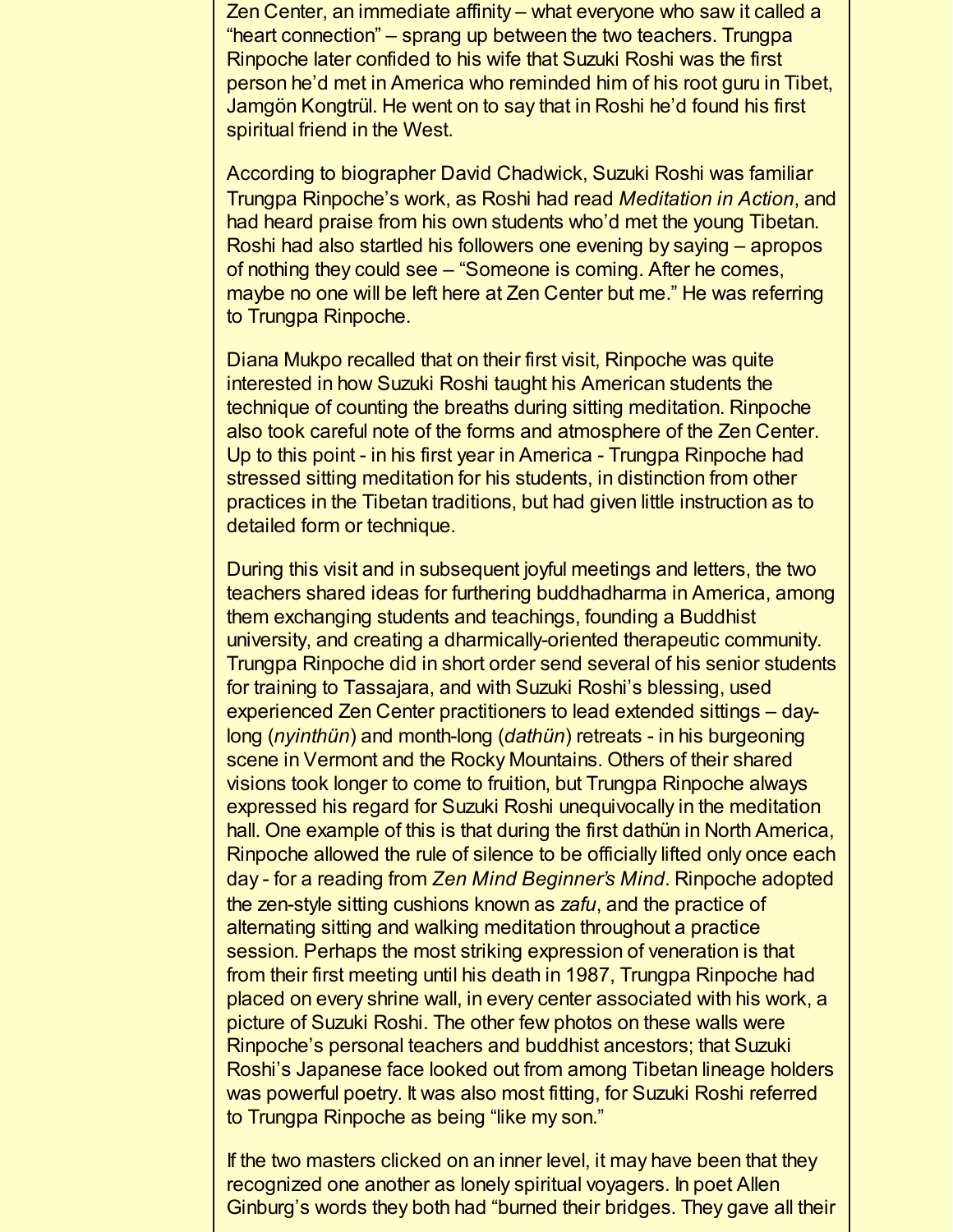energy to trying to enlighten America, rather than depending on their older companions and monasteries. They both gave themselves completely to American karma."

The two teachers cut away at what Trungpa Rinpoche would later famously call "spiritual materialism" - using religious practice to bolster one's ego – and both saw sitting meditation as the primary path for American students. It is relatively difficult to manipulate shamathavipashyana for personal aggrandizement, or to make a trip out of shikantaza, as Roshi called the purest form of sitting. But both teachers ended up working patiently (if occasionally wrathfully) to keep their students on a goalless path. The America they found themselves in resembled a spiritual jungle: it was fertile, opulent, and rich; it was also overgrown, chaotic and full of danger for the seeker. Suzuki Roshi and Trungpa Rinpoche shared between them the disappointments and loneliness they felt in walking through that jungle, and in leading others through it.

Perhaps because he could intuit what Rinpoche was going through, Roshi accepted his drinking– an acceptance that upset some of his own students. "He drinks because he's suffering," Roshi explained with some sharpness once. "When I saw Alan Watts, I couldn't accept his drinking, but when I met Trungpa Rinpoche, …" Roshi threw up his hands, palms forward, "I gave up."

Later that year Roshi, speaking after a serious operation, warned his students not to fix in any way only on what they could see. Discussing emptiness he told them, "... The way you can struggle with this is to be supported by something, something you don't know. As we are human beings, there must be that kind of feeling. You must feel it in this city or building or community. So whatever community it may be, it is necessary for it to have this kind of spiritual support.

"That is why I respect Trungpa Rinpoche. He is supporting us. You may criticize him because he drinks alcohol like I drink water, but that is a minor problem. He trusts you completely. He knows that if he is always supporting you in a true sense you will not criticize him, whatever he does. And he doesn't mind whatever you say. That is not the point, you know. This kind of big spirit, without clinging to some special religion or form of practice, is necessary for human beings."

Roshi and Rinpoche offered one another ceremonial honor at rites of passage: descending from his apartment one May morning in a black mood to greet an unannounced visit from Trungpa Rinpoche, Roshi was softened and charmed to see the young lama holding his baby son in his arms and dancing strange circles with him in Zen Center's front hall. When Rinpoche explained that he'd come to ask for a blessing for the boy, Roshi returned to his upstairs apartment, donned extravagant,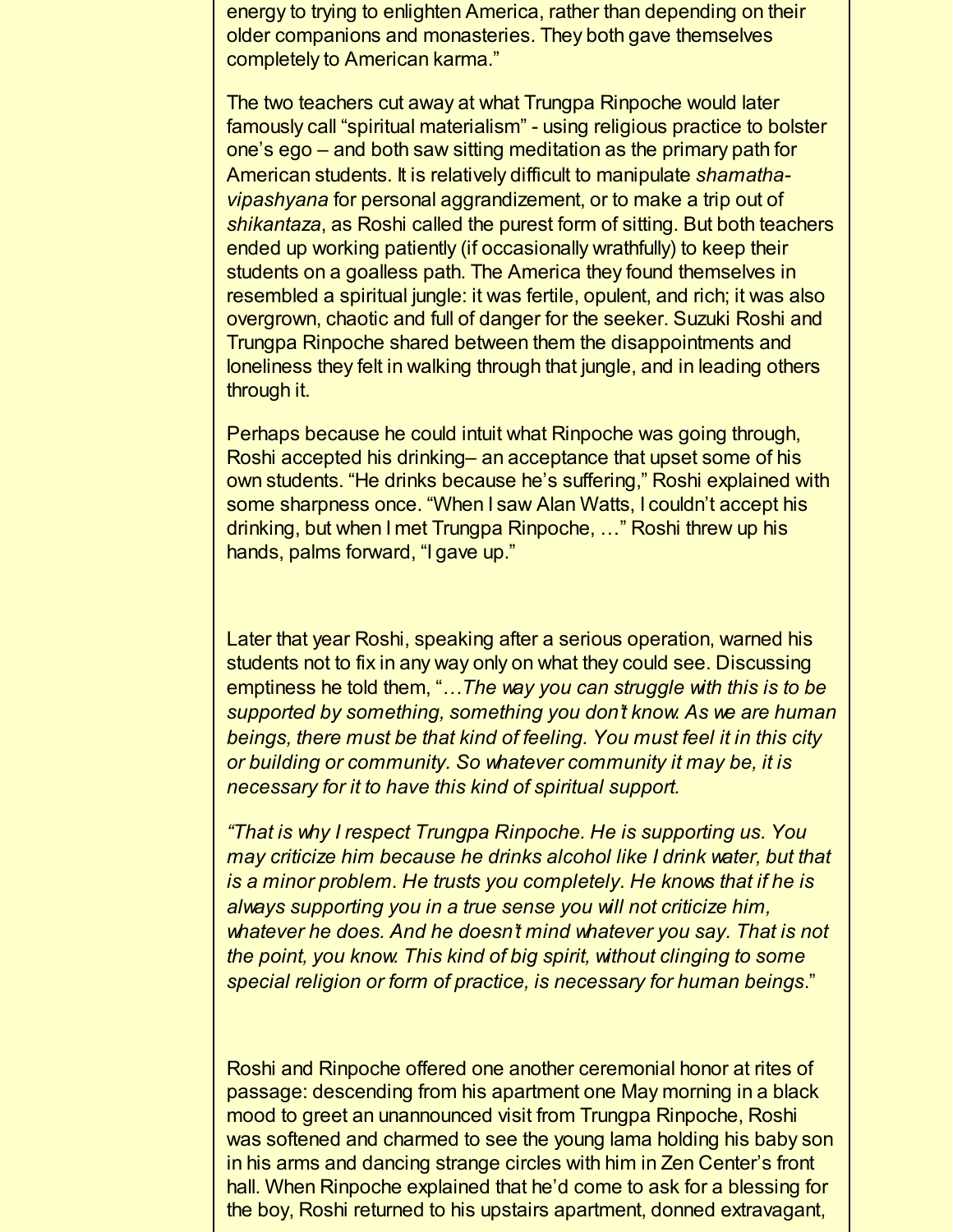pale green robes, came back down and performed a blessing ritual in the Buddha Hall.

Soon however, the performance of rituals was coming from the other direction, for as intense and loving as this relationship was, it was cut short by Suzuki Roshi's death in December of 1971. Roshi died after painful months in bed with stomach cancer. When Trungpa heard only the diagnosis, he wept so intensely that a blood vessel in his eye burst, and blood-reddened tears flowed down his cheeks. After the death, Rinpoche went to see Roshi in the funeral home where he lay. In the small chamber where Roshi's body was Rinpoche meditated, chanted liturgies and performed mudras.

Trungpa Rinpoche's presence at Suzuki Roshi's funeral was also dramatic. The event was enormous and lengthy, and when it came time for the dignitaries in attendance to contribute Rinpoche was invited to step forward. He stood for several moments before the coffin silently weeping, and then tore the air with a passionate shout. At the same time, he threw open a long white silk scarf that arced down across the coffin.

As the ceremony wore on, Mrs. Suzuki took Rinpoche into a side room, and gave him Suzuki Roshi's walking stick – something Roshi had requested. One would be hard-pressed to imagine a more appropriate gift for a teacher treading the path, especially with the hobbling gait Rinpoche had, the result of a car accident some years earlier. If there were a more symbolic gift however, it might be the oryoki set (ritual eating bowls) that Rinpoche also inherited from Suzuki Roshi.

In the early days of Chinese zen, transmission of the lineage was symbolized either by the gift of a text from master to student, or the passing on of the master's robe and bowl. The walking stick, regarded as the legs of the buddha, and the bowls, seen as buddha's body, together with other ritual implements, have continued until the present to be instruments of transmission. This is not to say that Suzuki Roshi's lineage went to Trungpa Rinpoche alone, instead of to Richard Baker Roshi. Suzuki Roshi installed Baker as his successor at Zen Center with proper pomp and ceremony – and with great bravery as well, for Roshi was at death's door when he did the ceremony. But something did indeed flow from Suzuki Roshi to Trungpa Rinpoche, something more than the gifts, the pictures, the hints, the smiles, the invitations, accommodation and protection. Something even more than the many students who, with Suzuki Roshi's explicit permission, left Zen Center to study with Trunpa Rinpoche.

The next important zen connection Trungpa Rinpoche made was with the soft-spoken but powerful master Kobun Chino Otogawa. When Rinpoche had asked Suzuki Roshi about calligraphy, Roshi directed him to Kobun (as he liked to be called) living at that time about an hour's drive south of San Francisco. Their actual meeting turned out to be almost accidental. Trungpa Rinpoche had come to Los Altos to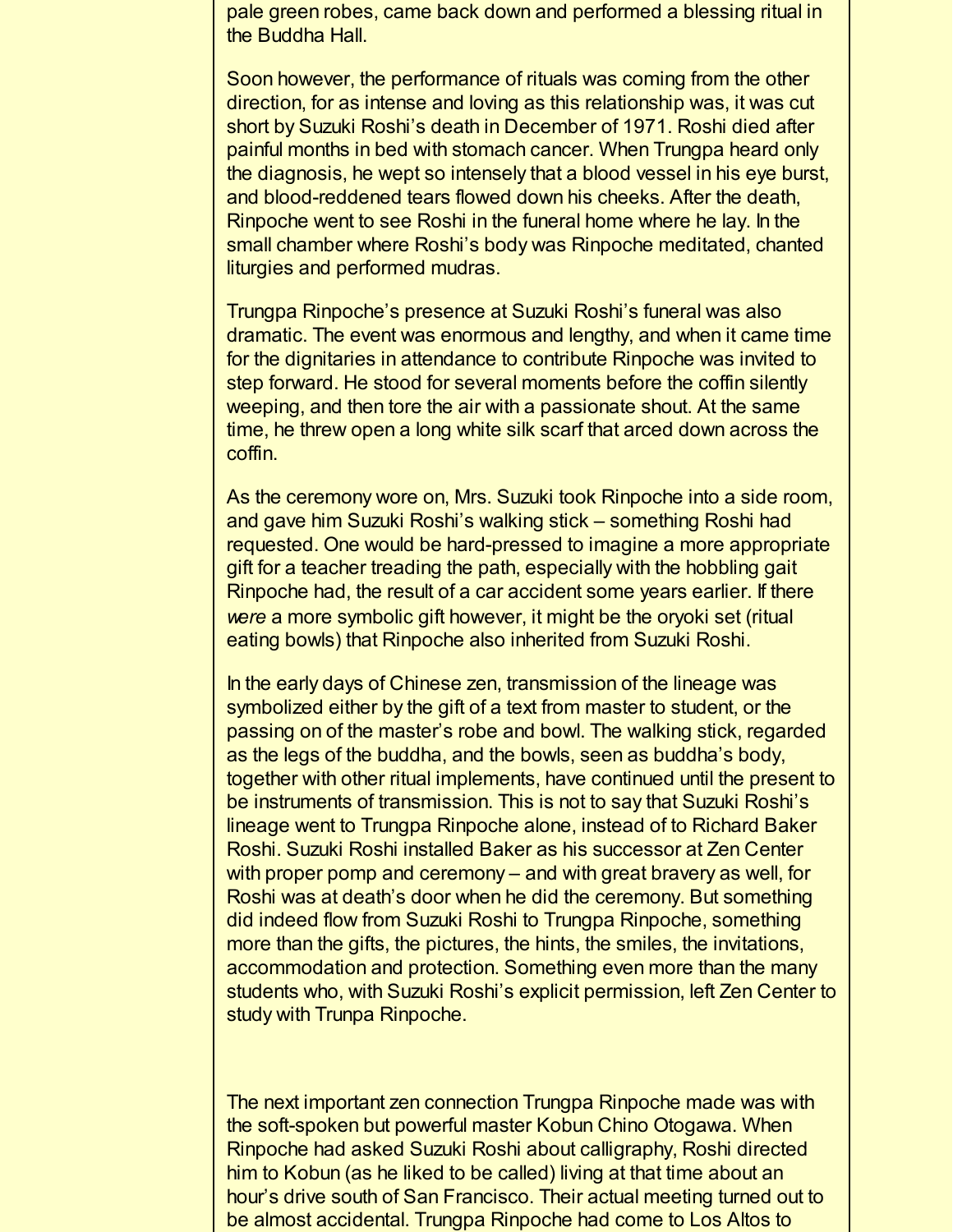consult with a group of psychologists who were busy transforming the Humanistic Psychology movement they'd founded into a new branch, later called Transpersonal Psychology. Abe Maslow, Anthony Sutich, and others, including Sonja Margulies, editor the influential Journal of Transpersonal Psychology, wanted to meet Trungpa Rinpoche because of his startling presentation of psychology as fully integrated into spiritual life. Margulies happened to be studying zen under Kobun, and when Rinpoche arrived, she made a point of introducing the two.

"They hit it off immediately," Margulies recalls. "They were both young men - Asians out of their cultures - both had married young Western girls – Kobun, a red-head, Trungpa, a blond - and both had young children. They had a lot in common." Beyond that, both men had admiring connections to Suzuki Roshi, were poets, would prove themselves master calligraphers, and both had an intuitive ability to speak the dharma to Western students, though in very different styles. On this early visit they did calligraphy together. Kobun had a variety of fine Japanese brushes, including a very large one. Trungpa Rinpoche had never worked with a brush of such a scale, and delighted in using it. They left Ms. Margulies an enormous calligraph: the words "selfrealization" written in both Tibetan and Japanese scripts.

On a subsequent visit, Rinpoche met Kobun at Margulies's house to do calligraphy. The two men asked after one another's families, but neither answered as large sheets of rice paper were laid on the floor. They began drinking (green tea as well as sake) and mixing ink. Kobun deferred to Rinpoche, who first wrote out Tibetan letters for the names of Kobun's two children. Delighted, Kobun returned the favor by writing the names of Rinpoche's children in Japanese and patiently explaining the characters. Rinpoche then took another, larger sheet and wrote in thick Tibetan letters, "Mindfulness is the way of all the Buddhas."

Kobun responded by brushing "Great no mind" over his own large paper, to the delight of onlookers.

Kobun had come to the States in 1967 at Suzuki Roshi's invitation; having trained at Eiheiji Monastery as a ceremony master, he'd helped with many aspects of formal practice at Zen Center. Starting in the middle 1970's, as Trungpa Rinpoche gradually introduced more discipline and form to the Shambhala-Vajradhatu community, Kobun performed this same role again for Vajradhatu. He taught students the traditional approach to chanting, drumming, ritual procession, and most invasively for the students, zen-monastery-style eating, with oryoki bowls. Kobun introduced oryoki practice with care and a certain trepidation, for it is an intimate, inner practice of the zen tradition. Trungpa Rinpoche prized this practice highly, but struggled for its acceptance at his programs.

Another important stream of teachings flowed into Shambhala-Vajradhatu through connection to Kobun: the practice of the way of the bow, kyudo. In the mid-1970's Kobun introduced Trungpa Rinpoche to his own kyudo master and family friend, Kanjuro Shibata Sensei, 20<sup>th</sup>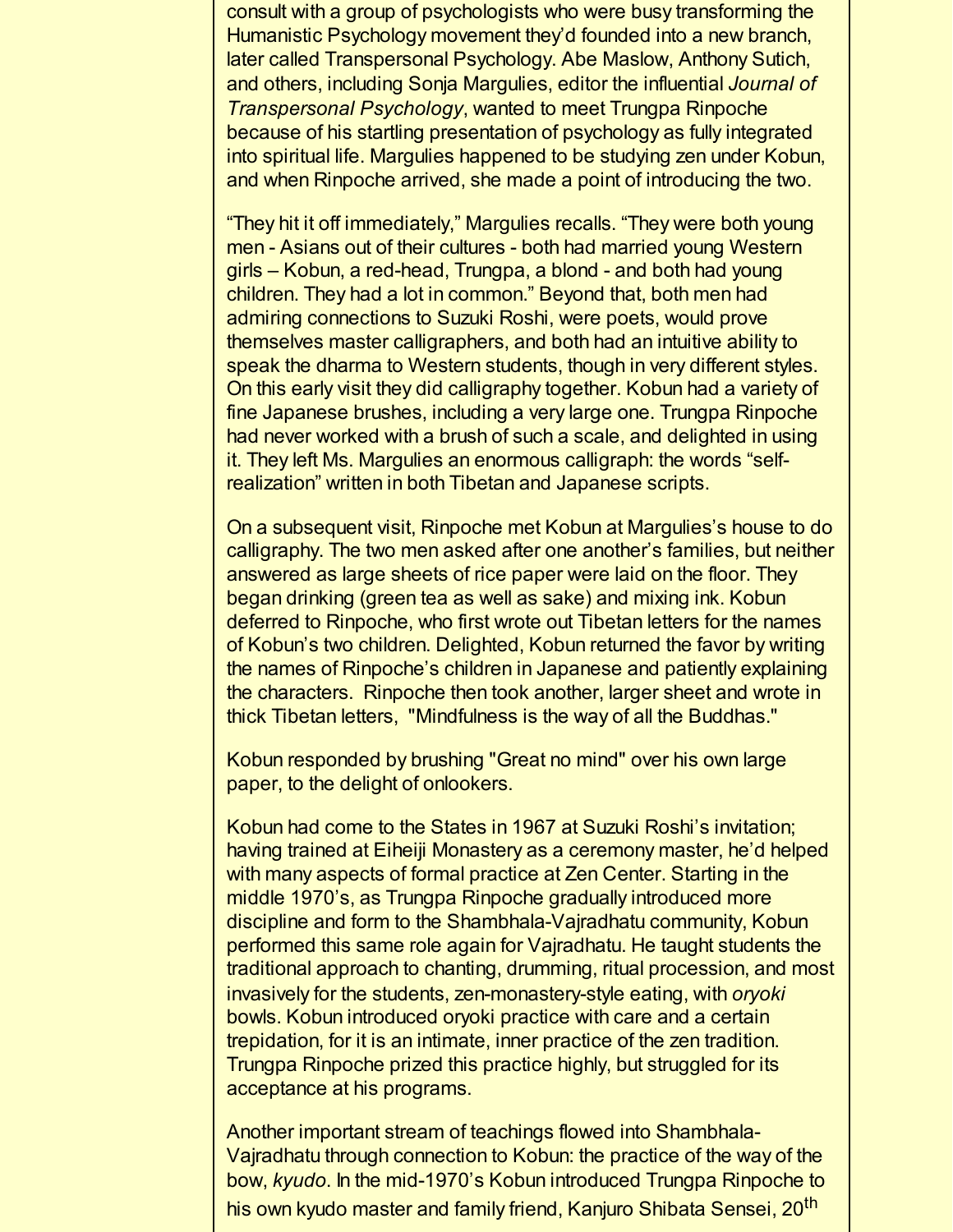in a familial succession of bowmakers to the throne of Japan. Trungpa Rinpoche invited Shibata Sensei to teach his martial art to the Shambhala sangha, and to take up residence in Boulder, CO. Over time, Shibata Sensei acceded to both requests, and propagated a form of kyudo that he felt cleaved to its spiritual roots. Sensei scorned of what he termed "sports kyudo" – purely trying to hit the target and win competitions. In Shambhala, Shibata Sensei was able to pass on the profound heart of his tradition.

When Trungpa Rinpoche created Naropa Institute in 1974, (fulfilling another part of the vision he'd shared with Suzuki Roshi) he asked Kobun to help with the place, and to look after it in the future. Kobun visited Naropa every year until his tragic death in the summer of 2001, guiding the school through his own elegant, understated presence and his serious practice. At the time of his death, Kobun held the Wisdom Chair at Naropa, and numerous of his artworks graced the campus.

The friendship between Kobun and Trungpa Rinpoche remained through the years as it had begun – gentle, loving, creative. "It was like family," observed publisher Sam Bercholz, "There was absolutely no one-upmanship; they connected in a way that was simply like sharing food and drink. Kobun was always just there." Indeed, early in their friendship, Kobun and Rinpoche pledged to be reborn as brothers throughout their lives.

Of the five roshis with whom Trungpa Rinpoche had significant relationships – Suzuki, Kobun, Eido, Maezumi, and Kwong – the next two were fruitful, but not without difficulty. (Kwong Roshi's own recollections appear elsewhere in this volume; thus his story with Trungpa Rinpoch is not told here.)

In 1971, Eido Shimano Roshi hosted a visit from Trungpa Rinpoche. Eido Roshi– in the early days known as Tai-san – was a student of the great Soen Roshi, who'd sent him to the West. Tai-san had been eager to come, had learned a very good English; he'd first visited New York in 1963, serving as translator to Yasutani Roshi. During that visit, he stayed with disciples of D.T. Suzuki. Eido Roshi was by 1971 a dynamic, macho-tending zen teacher of the old style: he favored things Japanese and strict. He could on the other hand create an electrifying atmosphere through dramatic use of zen forms and his intense personal presence. He was also a talented artist.

Eido Roshi and Trungpa Rinpoche sat together a number of times in his home in New York, at least once together with Soen Roshi himself. On this occasion, Eido Roshi warned Trungpa Rinpoche – famous for making his students wait hours for a talk - that if he were to come to meet Soen Roshi, he would have to be on time. Rinpoche arrived a very correct ten minutes early. The masters all did calligraphy together and they were served sake by a devoted student who'd bizarrely kept the bottle against her body for three days. She'd been told that sake tasted best at "human body temperature." Conviviality aside, Eido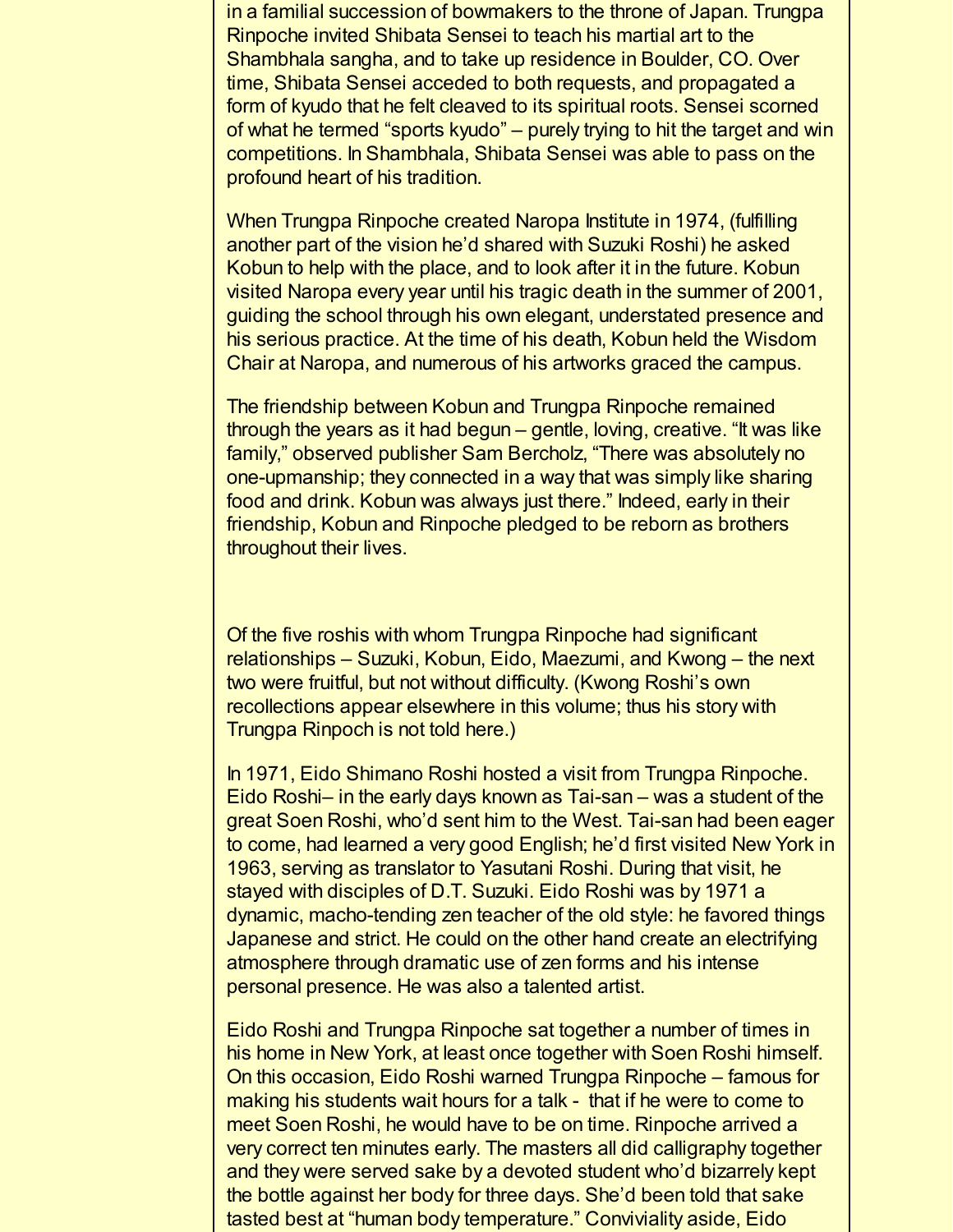Roshi remained in equal measure suspicious of and fascinated by Trungpa Rinpoche. "Who is this guy?" he asked a student who knew them both.

What Roshi seemed to want to know was how Trungpa Rinpoche could be an acknowledged lineage master, and a scholar with a devoted following, and at the same time have habits like smoking cigarettes, drinking alcohol, and conducting extramarital affairs with his students. Every time Eido Roshi had ventured into these behaviors – and it appears he ventured fairly often – he suffered unpleasant consequences. It was explained to Roshi that Rinpoche hid neither his drinking nor his philandering. Deceit and shame played no role in his approach, and he genuinely seemed to love all his students, not only the female ones with whom he went to bed.

Eido Roshi, on the other hand hadn't really been friends with his followers, nor had he ever relaxed with them until 1981 when, at the suggestion of Brother David Stendl-rast, he was invited to participate in a Buddhist-Christian conference in Boulder. There he saw how Trungpa Rinpoche worked closely and daily with many students, something Eido Roshi apparently began doing as well from this time on. Roshi also commented on how Rinpoche was served like a king by the sangha. This can only have reinforced his suspicions about Rinpoche; there are indeed powerful hierarchical distinctions drawn in the zen world, but they tend to be more subtle and hidden than the British andJapanese forms for service Rinpoche organized in his own home. Mixed feelings aside, the two teachers maintained a quiet, mutually respectful friendship during Rinpoche's latter years - a friendship that weathered the withdrawal of Eido's invitation to the Buddhist-Christian conferences, owing to rumour of scandal offensive to the Christians.

After Rinpoche's death in 1987, Eido Roshi came to Karmê Chöling where Trungpa Rinpoche was to be cremated in a few days. Unable to stay for the ceremony because of prior commitments, Roshi meditated with Rinpoche's body, met with his wife and eldest son (the present Sakyong Mipham Rinpoche) and performed private rituals. He also left as a gift a box of priceless incense that was subsequently used at the cremation.

Roshi felt so touched at Karmê Chöling that he stayed until the last minute before his flight, soaking up the atmosphere of devotion, and of the mindful, cheerful, indefatigable preparation that had been going on for many weeks. He also took the opportunity to meet with arriving Tibetan lamas and dignitaries. As his car finally raced at illegal speeds toward the airport, he proclaimed to his attendant over and again that he'd at last seen the greatness of Trungpa Rinpoche; he'd seen the Rinpoche greatness in the environment of Karmê Chöling and in the comportment of his students.

Roshi went on to announce to his stressed driver that Trungpa Rinpoche was in fact "kami." This nomination from Shinto tradition would have pleased Trungpa Rinpoche very much, as it refers to a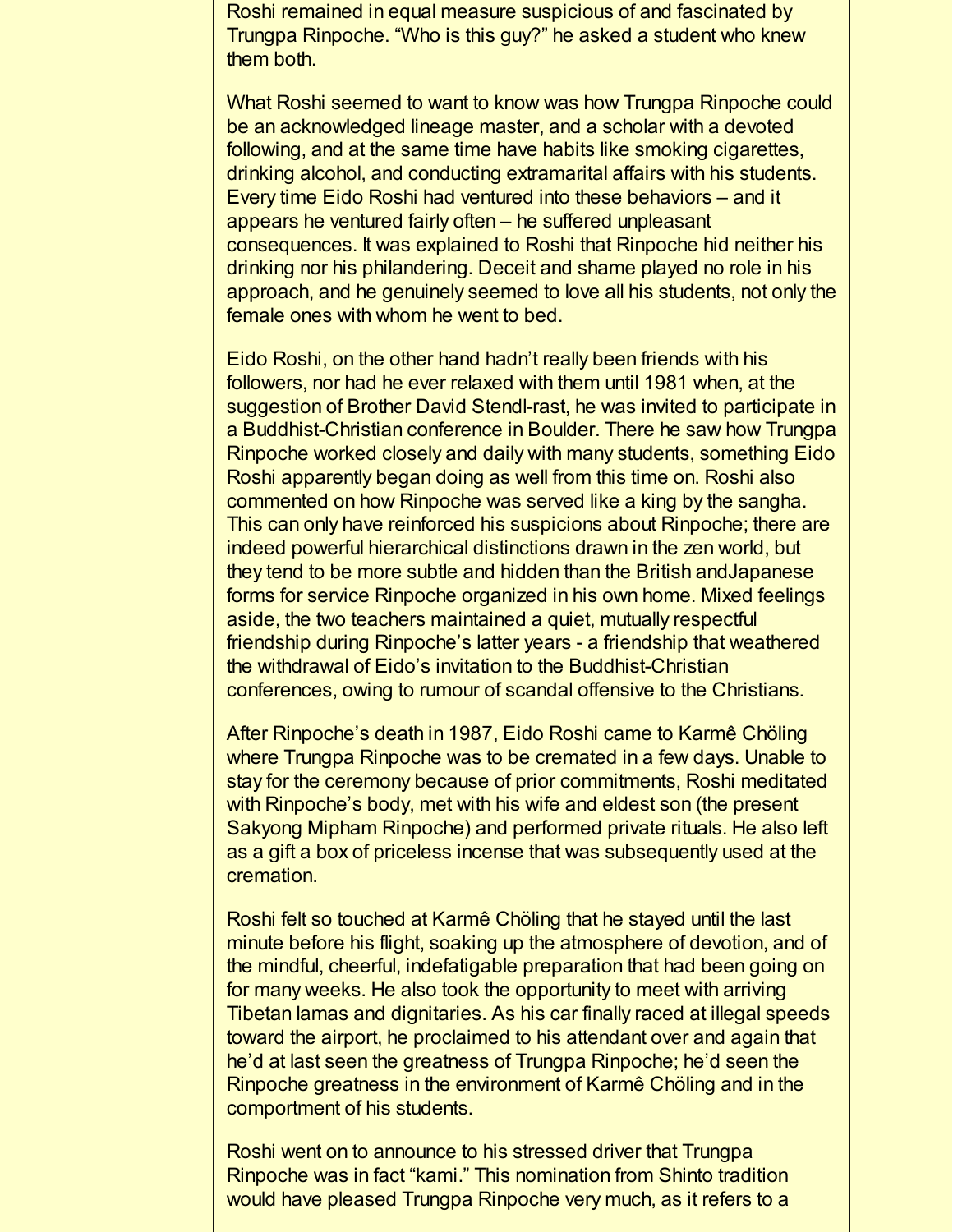larger-than-human energy usually associated with environments - rivers, valleys, mountains, springs, and so on; such energy could also be found associated with noble clans, nation-states, and genuine spiritual practice. "Drala" was the Tibetan term for much the same sort of thing. Invoking and manifesting drala had filled the last 10 years of Trungpa Rinpoche's life and teaching.

In recent years, Eido Roshi has made a stream of visits to the Shambhala community, speaking at major practice centers, and guiding several Shambhala students through zen retreats. Still fascinated with Trungpa Rinpoche's regalness, Eido Roshi commented in print that Trungpa Rinpoche had indeed been born to the manner of a king – that because of his utterly natural ease with it, Rinpoche made others happy in allowing them to serve him.

Finally returning to Naropa University in 2002, Eido Roshi gave the yearly Practice Day talk to the assembled community. He had conducted a wrenching funeral a few days before for Kobun Chino Roshi, and now, at the end of his talk he told Naropa students, "With large heartedness, sit, sit, sit - to experience our gratitude to Trungpa Rinpoche, the founder of Naropa University, or to express our gratitude to Kobun Chino Roshi, our long-time friend. The best way to express our gratitude is to practice, practice, practice and practice. And if you have extra time, practice more."

It was at the 1976 ceremony installing Eido Roshi as abbot of Dai Bosatsu Monastery in upstate New York that Trungpa Rinpoche met Maezumi Roshi. A week-long sesshin preceded the event, timed for July 4th, and many important roshis and zen teachers were there. During a pause in the ceremonies, a thunderstorm broke out. Milling and chatting monks scattered in the downpour, but many a fine robe was soaked through. Trungpa Rinpoche, not so mobile as the zen brethren, had seated himself comfortably under an awning during the break and remained the lone dry VIP.

The lesson in holding one's seat was driven home more pointedly later in the day to Dennis Genpo Merzel Roshi, who at the time was acting as Maezumi Roshi's attendant. Genpo had been scurrying around between events, inviting people to come to Maezumi Roshi's rooms. Trungpa Rinpoche accepted the invitation, and sat next to Genpo during the palaver. At one point Rinpoche leaned over and quietly asked, "Are you Roshi's attendant?"

Until this time, Genpo had only thought of himself as Maezumi Roshi's student, so he replied, "Sort of."

"Then you should never leave his side!" Rinpoche told him sharply.

Genpo felt this direct address as a wake-up call – for himself personally, and for the entire Zen Center of Los Angeles community on how to attend their teacher.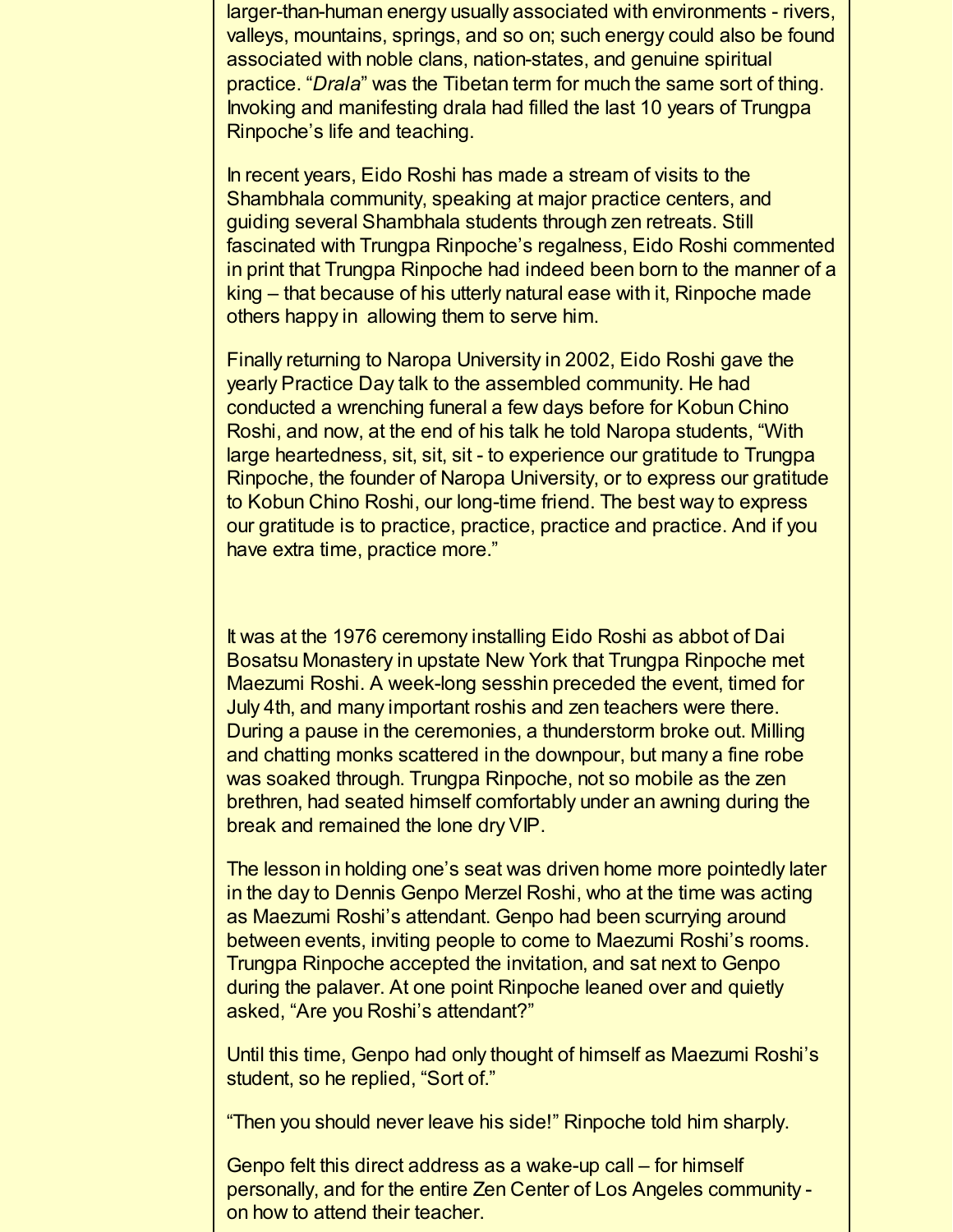After the installation Trungpa Rinpoche invited Maezumi Roshi to fly back to Boulder with him, which he did, together with students Tetsugen Bernie Glassman and Genpo. In Denver, they retired to a good Chinese restaurant, where, following Japanese decorum, Roshi kept pouring sake for Rinpoche during the meal. Rinpoche did not, however, pour sake back for Roshi, a seeming violation of etiquette. Later Genpo, incensed about this, asked Roshi, "Why are you serving that guy all the time?"

Roshi replied, "He's royalty and I'm a servant."

Roshi went on to say though to his startled disciple, "It's like in martial arts: the higher your stance, the easier it is to be knocked down."

In 1977, Trungpa Rinpoche took his first extended retreat since arriving in North America. He asked Maezumi Roshi to come to Naropa Institute, there to serve as spiritual leader. In effect, he asked Roshi to be the spiritual reference point for the entire Boulder community, which numbered many hundreds of students. When Roshi arrived, Rinpoche took him for a drive through the gorgeous foothills surrounding the town and they ended up at a lookout point over Boulder. "This is my town," Rinpoche pointed out, "and now I'm going to share it with you." In a symbolic and probably necessary act, they pissed, and mixed their streams as they did so.

During the subsequent five weeks Roshi and two students – Genpo and Daishin Buksbazen - taught many things to the Boulder group: they led meditation, gave further instructions in oryoki and shrine-hall etiquette, and helped decipher an ancient text by Dogen-zenji, founder of Suzuki Roshi's lineage in Japan.

The friendship between Rinpoche and Maezumi blossomed: they exchanged visits; Rinpoche extended invitations; Roshi gave gifts, among them a beautiful brocade rakusu (Buddhist chasuble) and another fine oryoki set; Rinpoche taught about the brilliant sun of inherent human goodness; Roshi responded by playfully titling his own first book The Hazy Moon of Enlightenment, and inviting Trungpa Rinpoche to write the introduction. In the piece, Rinpoche praised zen as the "vanguard of buddhadharma" in the United States, noting that it "remains genuine and powerful. Its simplicity and uncompromising style have caused Western minds to shed their complexities and confused ideology." He concluded, "The Venerable Taizan Maezumi Roshi's teaching has caused true Zen to penetrate into people's minds and has cut through the trappings of their ego-oriented intentions. I have strong conviction that through his wisdom, buddhadharma will shine into the world, dispelling the darkness of samsaric confusion and bringing the gentle rain of compassion.

Riding the horse of mirage

Watching the sea of stars

Blossoming great eastern sun."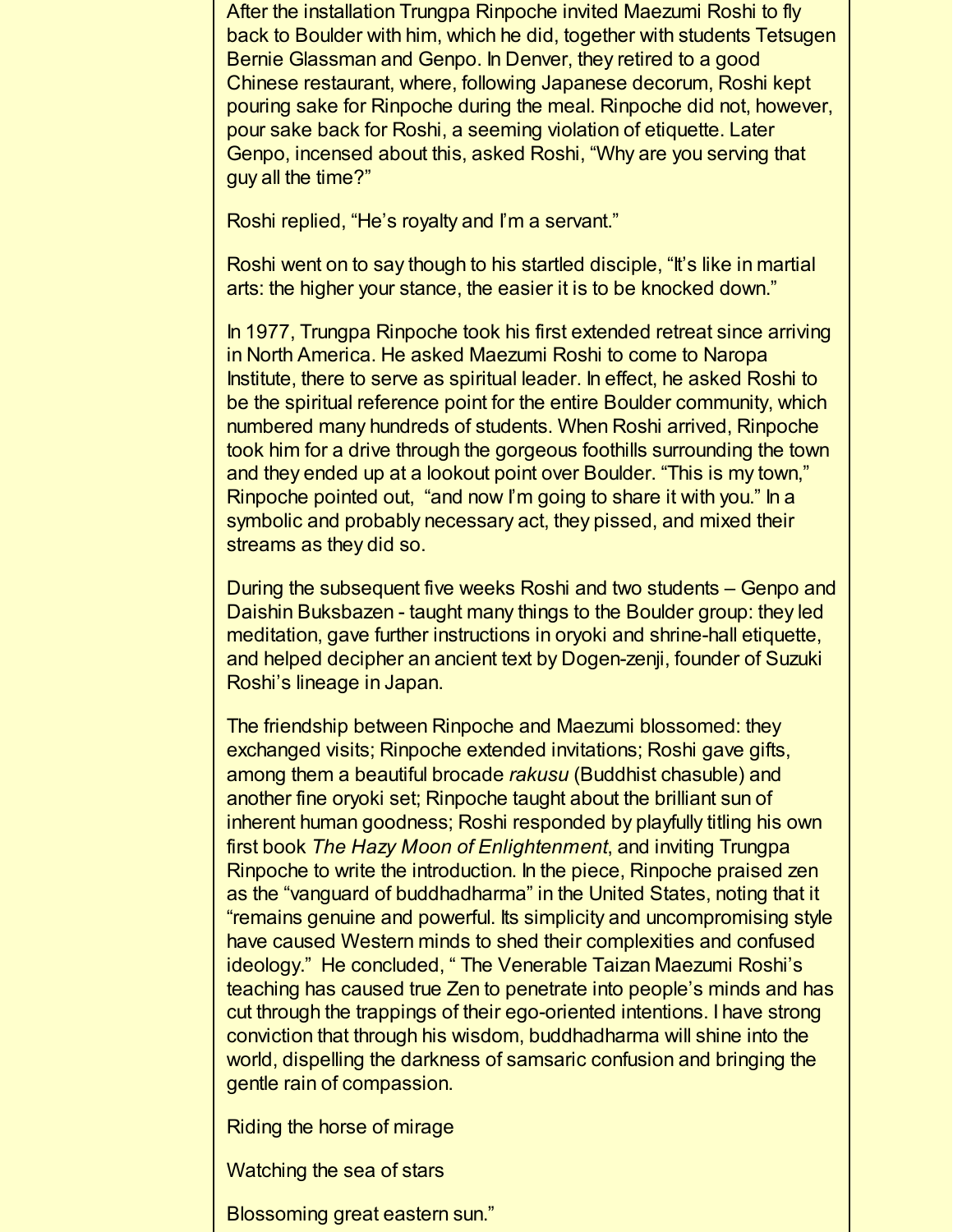From his side, Roshi told his students that one reason Trungpa Rinpoche was so powerful and successful was that he was not afraid to fully embrace opposites, chaos, and negativity.

But their own relationship was not without difficulties. Deep into the evening at a dinner party one night in 1979 at his house, Roshi suddenly challenged Rinpoche to answer a famous zen koan: "What is mu?"

"Mu" – meaning something like "no" or "not" – was how the great Chinese master Joshu responded to a question about a dog's buddha nature. The ancient encounter, indeed the syllable itself, became zen's most famous turning point. Disciples in the Rinzai lineage, which Roshi also held - were usually given the koan as their first spiritual hurdle. But this breach of collegiality seemed to irritate Trungpa Rinpoche and he refused to play along- or perhaps in stonewalling the question, he was, in a very zen style, mirroring "mu" back to Roshi. In any case, the dinner party drew to a rapid close.

Though there was little contact between the two in the early 1980's, Roshi came to see Rinpoche during his last visit to Los Angeles in 1985. The atmosphere during their meeting was warm and affectionate, and two years later, upon news of Trungpa Rinpoche's death, Maezumi Roshi immediately went to the Shambhala center in London, where he was teaching, and gave a glowing appreciation of Rinpoche's life and work. A few days later he visited the Paris Shambhala Centre and gave an equally poignant, if very different eulogy. Maezumi-roshi's first Western disciple, Tetsugen Bernie Glassman, continued through the years to play an advisory role to the Shambhala community, through teaching and serving on the board at Naropa University.

## \*\*\*\*\*\*

Though Trungpa Rinpoche emphasized regular sitting practice for his Buddhist students and for those following the Shambhala Training path, it was not exactly the same method zen people used. Particularly in the early 1970's students noticed that Rinpoche did not emphasize absorption techniques, nor concentration, and certainly not concentration on specific parts of the body, such as the hara – an area roughly between the navel and the genitals. This body region plays a role in zen meditation teachings, and more widely in Japanese culture. It is often taught that once should breathe from there, chant from there, or simply put strength there.

Instead of focusing inward on the meditator himself, the technique Rinpoche settled on taught practitioners to "go out" with their breath, and dissolve. Alternatively, he told many early students that they could simply, directly "open." In other words, his technique did not point inwards, nor towards a center, but rather outwards, eschewing any central reference point at all. "Radiation with out a radiator" was one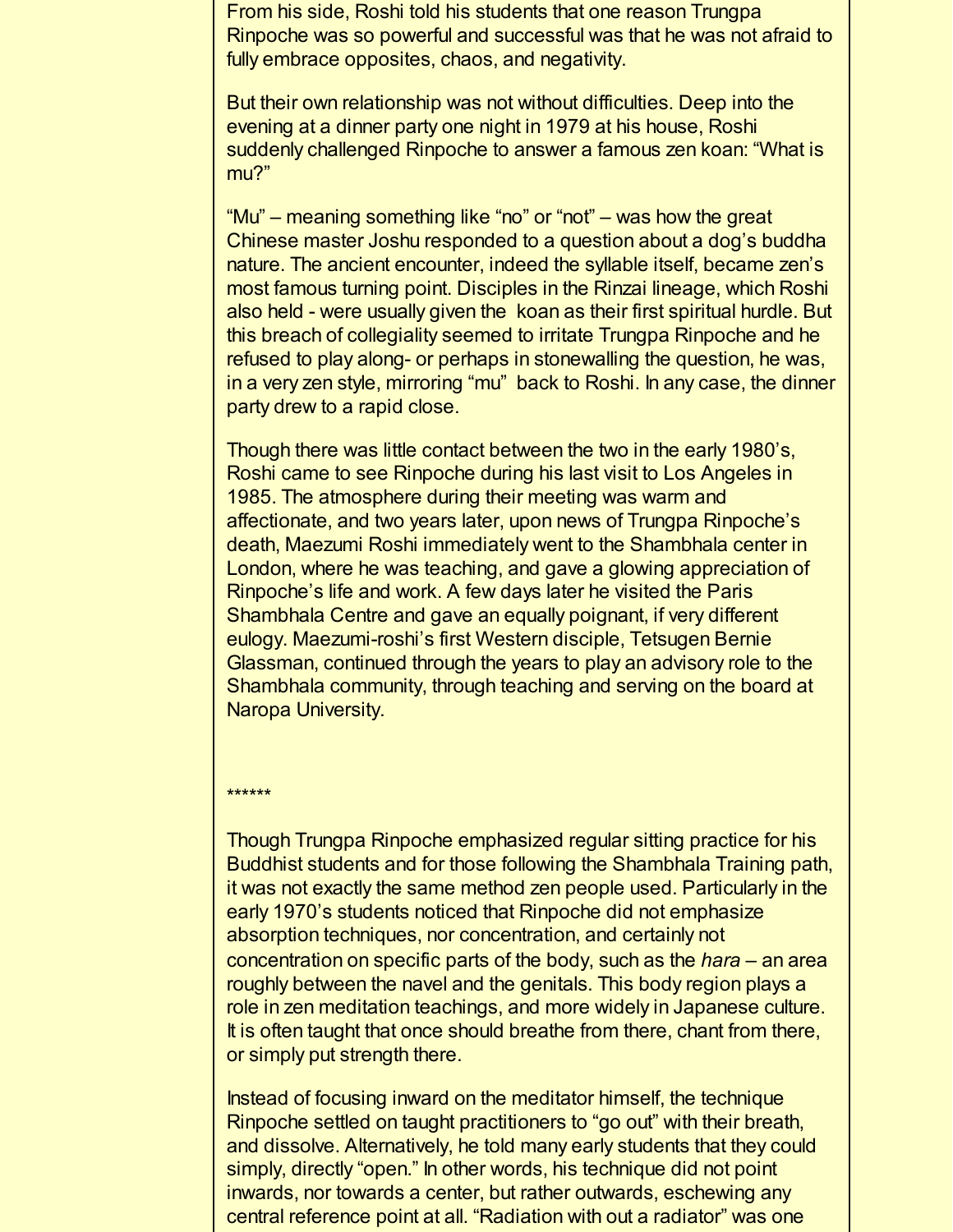way he described this.

In the ocean of Buddhist meditation techniques, a minor difference in how to follow one's breath may seem insignificant, but this subtle shift played out in broader consequences. If one meditates with awareness joined to one's environment, then if follows that the arena or theatre of meditation is more open, loose, and inclusive. Going further, Trungpa Rinpoche instructed his students not to make sharp distinctions in their approach to formal sitting periods, and post-meditation He taught (and demonstrated) that with mindfulness and awareness, secular life could equally be seen as spiritual life. This view reached its fullest development in Shambhala vision. Here, every aspect of existence – from the manner in which one sat in the meditation hall or in an airplane, to how one ate, drank one's tea or one's liquor, ironed or stored or wore one's clothes, adorned oneself with jewelry or perfume or not, shopped, cooked, conducted business affairs, family affairs or romantic affairs – all these were suitable fields for practice. One could rouse precision, elegance, cheerfulness, humor, and insight, regardless of the situation. Having done so, Rinpoche taught, a person would be able to experience sacred world, no different from the very world one was already in - but seen with eyes cleared of pettiness through meditation and mindfulness.

When Trungpa Rinpoche leveled criticism at zen students, which he did at various times, it was either for being attached to zen or Japanese forms, or for having too strong a dichotomy between their formal practices – in robes, in the zendo – and their deportment in daily life, which he described as often "full of hanky-panky, very un-zen-like hanky-panky." And when, in the early-to-mid 1980's a series of scandals hit American zen communities, it was not so much the sex, alcohol, or misuses of power and finance that brought teachers down, though these were certainly unwelcome surprises for many students. Under the rage that burned in many zen communities smoldered deception, and apparent hypocrisy. What went on with the teachers and leaders behind the scenes, it was discovered, was not concordant with what went on out front, before the community's gaze, or the public's.

When Trungpa Rinpoche took criticism on the other hand, which he did in no small measure from moral authorities outside his community – including a number of zen teachers, he took it for what he'd openly done, not for what he'd hidden. If one went to practice in the scene around Trungpa Rinpoche, one found out quickly what the score was, if one hadn't known already. Because he'd simply been who he was all along - naked, so to speak, before his students - Rinpoche spared the community and himself the exhausting degradation of a schism.

One might wonder why Trungpa Rinpoche had so much contact with zen people altogether; what was behind this association, which few other Tibetan teachers have pursued? Partly it seems to have been circumstance: when he began teaching in North America, the other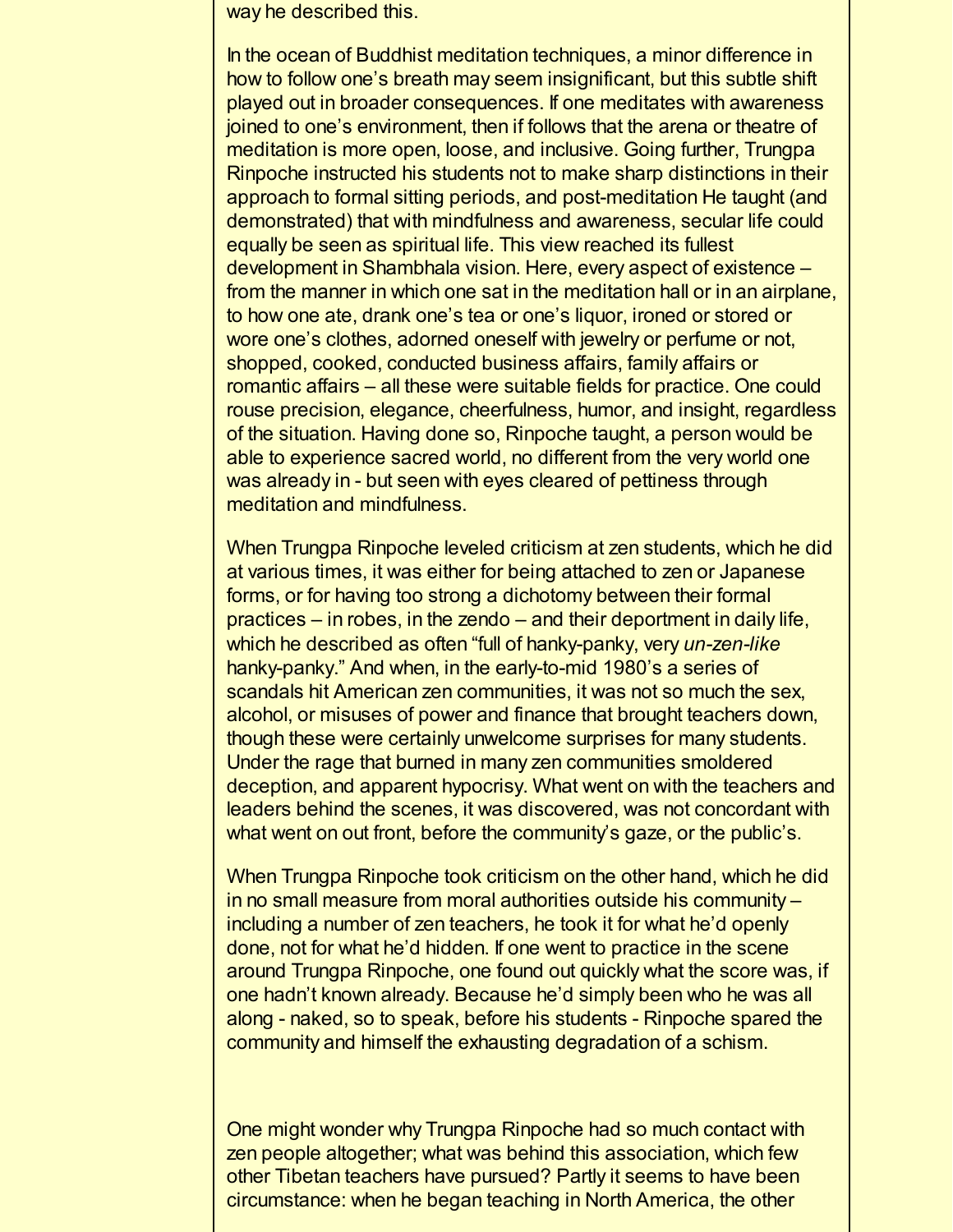active practicing lineages were chiefly zen. Partly Rinpoche's connection to zen was rooted in his wide-ranging intellectual and spiritual appetite, his ecumenical approach. He'd read Alan Watt's books on zen while he was studying at Oxford, and had admired them immensely. (After Bercholz introduced them in 1972, Trungpa Rinpoche and Watts enjoyed one another's friendship. Interestingly, in November of 1973, Rinpoche and Watts spent a very pleasant afternoon and evening together – the last of Watts's life. He passed away peacefully in his sleep that night. Later, Rinpoche worried that Watts was stuck in an intermediate state – a ghost. He went with several students to Watts's library, which was then housed in a shed in Marin County, California. There in a field outside the building, Rinpoche had students chant several liturgies from the Kagyu Buddhist tradition, while he performed an exorcism.)

Through Naropa, Trungpa Rinpoche hosted teachers of many traditions.In addition to the roshis mentioned so far, many others also visited, Joshu Sasaki Roshi, Katagiri Roshi, Vietnamese zen masters Thich Man Giac and Thich Nhat Hanh, Korean master Seung Sahn, American teachers Tenshin Reb Anderson and Lou Nordstrom among them. One student laughed as she recalled her exasperation at a tea for Rinpoche and Thich Nhat Hanh – an appointment she'd worked hard for weeks to set up: "It was awful. They were both terrible. They were so completely polite and formal. Neither one of them would say a word!"

Perhaps a deeper reason behind Rinpoche's truck with zen lay in his quest to plant Buddhism in the west, fully and properly. Early on he saw that for dharma to take root, it would need a sympathetic cultural container. This he found notably lacking in North America, plagued as it had been with centuries of industrial materialism, physical and spiritual. Trungpa Rinpoche thus began to draw on his own upbringing as a secular ruler of a large area of Tibet (as well as a spiritual ruler), and to give teachings on creating an enlightened society. Specifically, he taught how one might work on oneself and one's surroundings to establish an uplifted, dignified culture featuring a daily life founded in and supportive of human goodness and beauty. These teachings - Shambhala vision - looked as well to other cultures for inspiration and example, including specific periods and leaders of India, China, Japan, and England.

It would be fair to say that in working with Japanese teachers and forms –this includes the zen-influenced "ways" of archery, tea, flower arranging, poetry and calligraphy, all of which played significant roles in the Shambhala community - Rinpoche was seeking to enrich the atmosphere for the practice of genuine spirituality.

The distinction between importing teachers, teachings, and forms for the purposes of enrichment on the one hand, and borrowing things from other traditions from a sense of impoverishment on the other is critical. To those who knew him, it was quite clear that Trungpa Rinpoche had no need of borrowing anything. Drawing from the profound well of his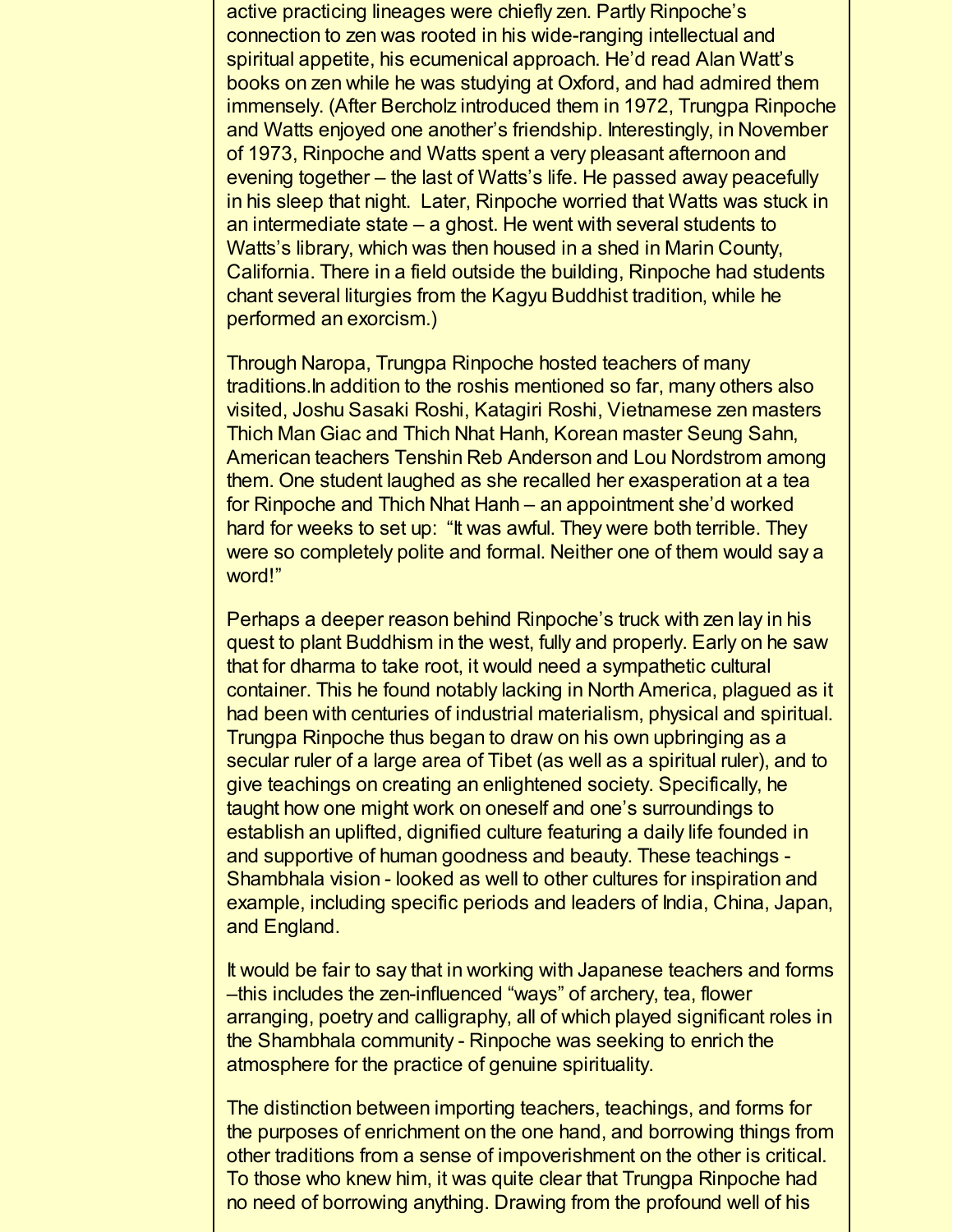own education and enlightenment, he had more than enough spiritual wealth to share with students. Despite his reputation as an outrageous siddha, he was equally the most exacting of teachers, taking no shortcuts on the meditative path, and offering none to his students. He loved the traditions he'd inherited, and worked tirelessly to propagate their authentic transmission. In early 1974, he felt it sufficiently pressing as to draw some distinctions: he held two seminars on the theme Tantra and Zen – one at his Vermont center, Karme Choling, and one in Boston.

While Rinpoche spent a good deal of time comparing and contrasting the two lineages in these talks, he also seemed to be conducting an experiment in how and how much to present tantric teachings altogether in a public context. The tradition of these teachings has been handed down in fiercely guarded, secret, oral transmissions. Trungpa Rinpoche began exploring how to talk about these things publically late in 1973; he continued with the two Tantra and Zen programs, and finally in the summer of 1974, gave a series of 15 talks on tantra to a public audience numbering more than 1,000 people at Naropa Institute. These talks were later collected into Journey Without Goal.

\*\*\*\*\*\*\*\*

"Zen is wild; tantra is crazy."

In the Tantra and Zen programs, Rinpoche examined aims, methods, aesthetics and art-works of the two paths, stressing to his audience that both were based in traditional Buddhist meditation, and that both had elements of a gradual path, as well as the famous sudden awakening. He said that sudden enlightenment was actually impossible. At the risk of reducing to a few simple themes what took Trungpa Rinpoche seven insightful talks to elaborate, some points might be sketched out. The seminars are of sufficient interest that they should find their way into book form soon.

Trungpa Rinpoche located zen at the fruition phase of the mahayana (Great Path) tradition. He praised zen as an "extraordinary development of precision;" he called it fantastic, he pointed out exactly how zen, with its sharp black-and-white distinctions and its exhausting monastic schedule, led to a full realization of prajna (wisdom.) Then he went on to say that tantra, or vajrayana was a further step.

Where zen stands as the fruition of mahayana, Rinpoche said, tantric teachings reach the fruition of vajrayana, the third great aspect of the Buddhist path. Where zen leads to a clear, open, lofty mind, tantra points to ordinary mind, the lowest of the low. Where zen aesthetic, based in the Yogacharin tradition of "mind-only," leads to statements of refined simplicity and elegance, tantra needs no statement at all, opting instead for the naked bluntness of "things as they are." Rinpoche pictured such differences for his hirsute audiences as being like a beautiful tea cup (zen) compared to a skull-cup (tantra;) as like a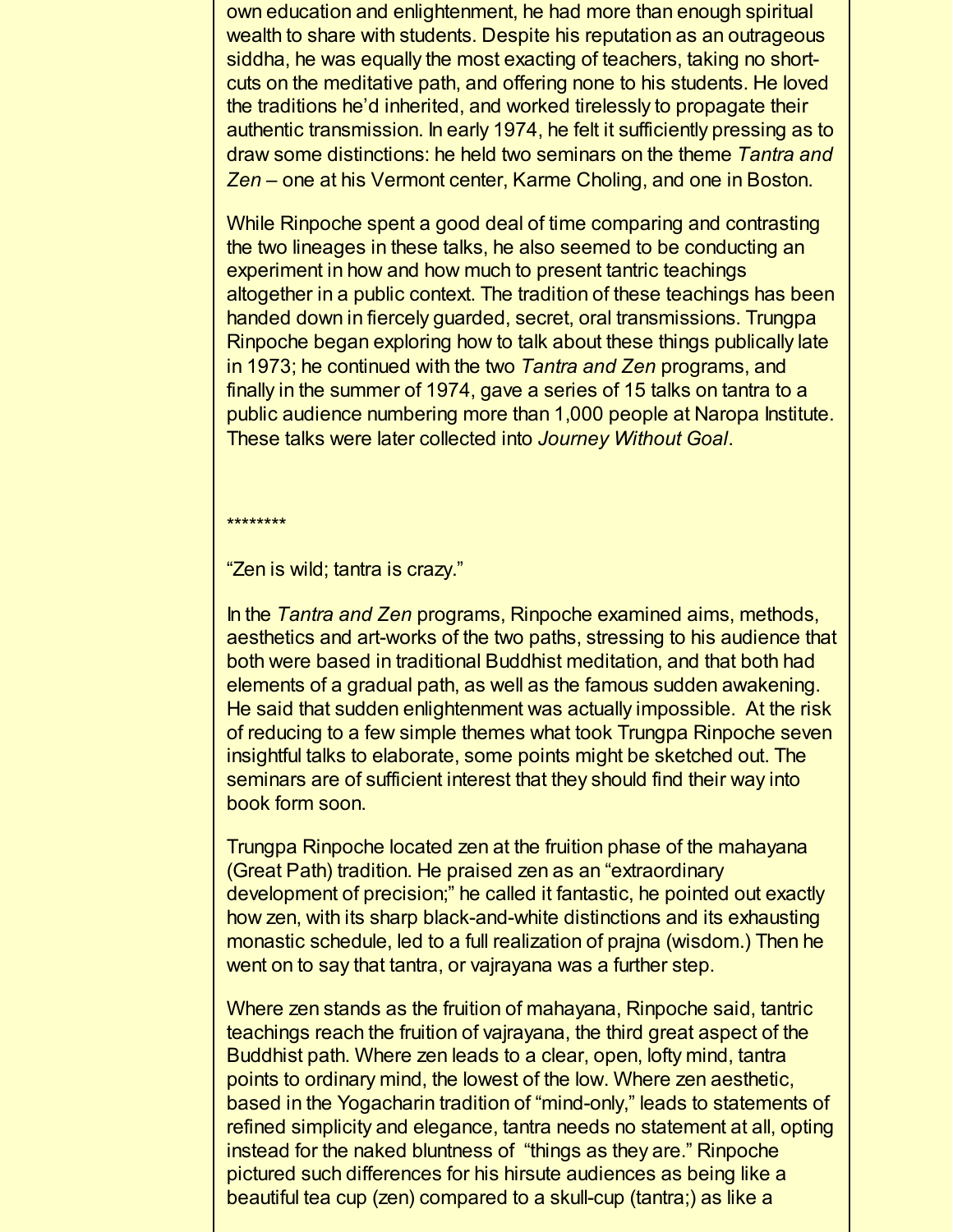beautifully dressed noble person (zen,) compared to an unemployed, unshaven samurai. That tantric aesthetic was rougher stemmed not from its lack of sophistication or practice. The difference came from the notion that refinement or self-conscious artistic statement were no longer necessary for the tantric yogi. Such yogis were to conduct themselves in a direct, immediate manner, beyond dualistic distinction.

It's startling that Trungpa Rinpoche could posit tantra as an evolution of zen, a step beyond it, and yet convey absolutely no sense of belittlement to the zen tradition. But that is exactly what he manages in the seminars, through sympathetic insight and admiration. The matter of their relative status for him is not clear-cut in any case. In other talks on zen, Rinpoche acknowledged that it would definitely be possible for zen practitioners to attain tantric realization, and he mentions Suzuki Roshi as an example. He further allowed, in a stunning commentary on the zen "ox-herding" pictures, that the latter illustrations portray tantric understanding. He wrote, "…the final realization of zen leads to the wisdom of Maha Ati"(the highest level of tantra.) But according to Rinpoche's commentary, this is portrayed in the seventh drawing of the sequence. The eighth, ninth, and tenth pictures - all further steps on the zen path - show aspects tantric enlightenment. Thus it seems that on the one hand zen leads to tantra, but on the other hand, the zen path, seen through its art, accurately describes tantric fruition – how could this be? Perhaps zen and tantra are not what one imagines?

More practically, it is clear from the way Trungpa Rinpoche discusses zen that he has an insider's view of the training. When he describes the philosophical basis of zen, or the koans, or what life in a zen monastery feels like, it is though he has been through it. Perhaps, having been a monastic for many years himself, he had in a sense done so. Such sensibility gave him an unnerving grip on the zen students who came to his sangha after studying with Suzuki Roshi – a great many of these after Roshi's death – or from other zen teachers. Rinpoche lauded their good sitting records, but seemed to know precisely how any zen person might have corrupted or gotten tricky in their practice, and what problems this tendency could pose in the tantrayana.

\*\*\*\*\*\*\*\*

….the laughter died down, and Rinpoche took another sip, looking out over the rim of his glass for the next questioner, the next challenger. I put up my hand. He nodded at me, and suddenly it felt like being in the paralyzing gaze of a lion.

"Don't we have to try to take care of ourselves?" I blurted.

"What do you mean?"

"I mean, if we want to see, don't we have to protect our eyes?"